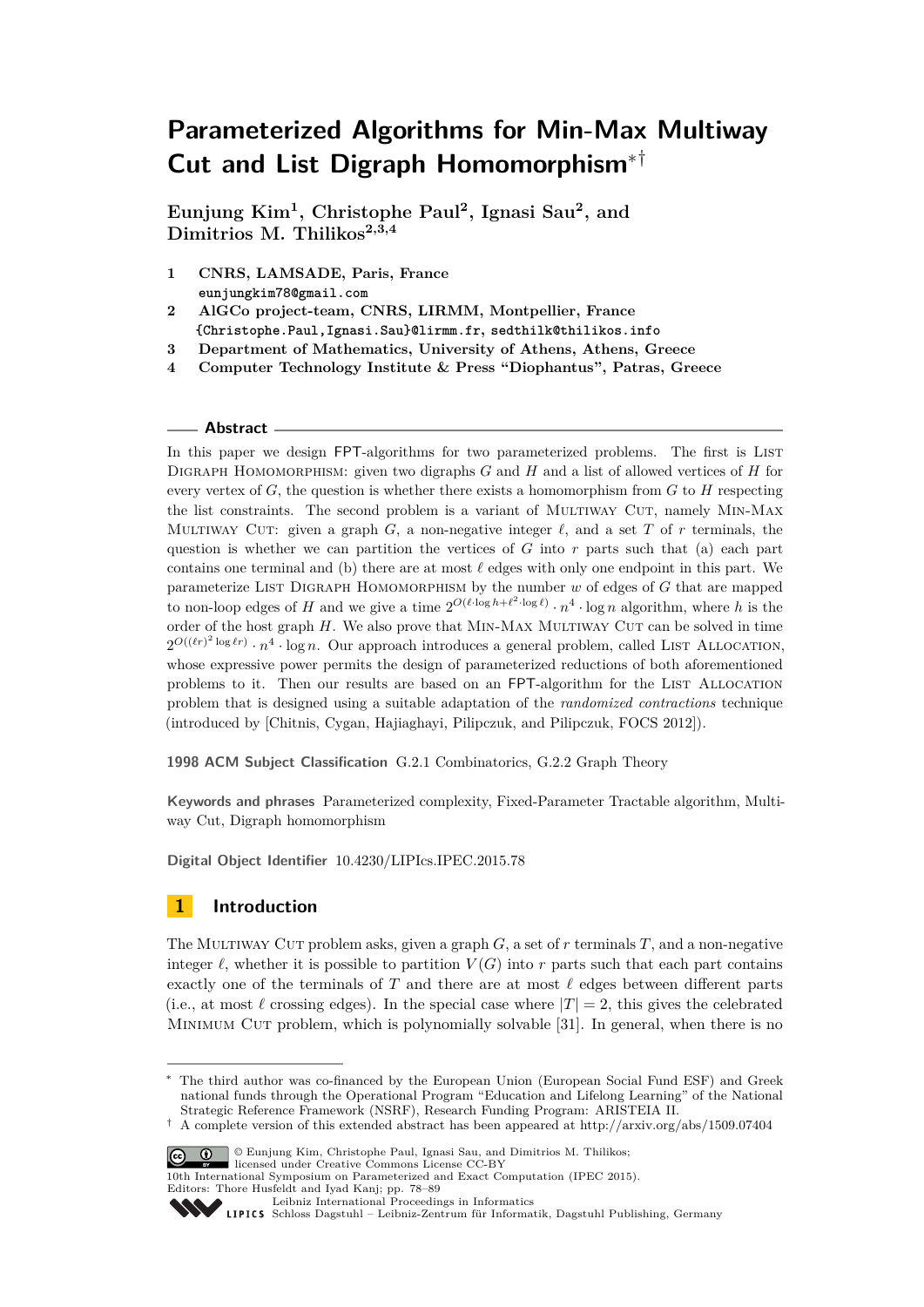restriction on the number of terminals, the MULTIWAY CUT problem is NP-complete [\[8\]](#page-10-0) and a lot of research has been devoted to the study of this problem and its generalizations, including several classic results on its polynomial approximability [\[18,](#page-11-2) [3,](#page-10-1) [14,](#page-11-3) [17,](#page-11-4) [24,](#page-11-5) [30\]](#page-11-6).

More recently, special attention to the MULTIWAY CUT problem was given from the parameterized complexity point of view. The existence of an FPT-algorithm for Multiway CUT (when parameterized by  $\ell$ ), i.e., an  $f(\ell) \cdot n^{O(1)}$ -step algorithm, had been a long-standing open problem. This question was answered positively by Marx in [\[26\]](#page-11-7) with the use of the *important separators technique* which was also used for the design of FPT-algorithms for several other problems such as DIRECTED MULTIWAY CUT [\[4\]](#page-10-2), VERTEX MULTICUT, and EDGE MULTICUT [\[28\]](#page-11-8). This technique has been extended to the powerful framework of randomized contractions technique, introduced in [\[5\]](#page-10-3). This made it possible to design FPT-algorithms for several other problems such as UNIQUE LABEL COVER, STEINER CUT, EDGE/VERTEX MULTIWAY CUT-UNCUT. We stress that this technique is quite versatile.

In this paper we use it in order to design FPT-algorithms for parameterizations of two problems that do not seem to be directly related to each other: the MIN-MAX-MULTIWAY CUT problem [\[32\]](#page-11-9) and the LIST DIGRAPH HOMOMORPHISM problem.

# **1.1 Min-Max-Multiway Cut**

In the MULTIWAY CUT problem the parameter  $\ell$  bounds the total number of crossing edges (i.e., edges with endpoints in different parts). Svitkina and Tardos [\[32\]](#page-11-9) considered a "min-max" variant of this problem, namely the MIN-MAX-MULTIWAY CUT, where  $\ell$  bounds the maximum number of outgoing edges of the parts<sup>[1](#page-1-0)</sup>. In [\[32\]](#page-11-9), it was proved that MIN-MAX-MULTIWAY CUT is NP-complete even when the number of terminals is  $r = 4$ . As a consequence of the results in [\[32\]](#page-11-9) and [\[29\]](#page-11-10), MIN-MAX-MULTIWAY CUT admits an  $O(\log^2 n)$ -approximation algorithm. This was improved recently in [\[1\]](#page-10-4) to a  $O((\log n \cdot \log r)^{1/2})$ -approximation algorithm.

To our knowledge, nothing is known about the parameterized complexity of this problem. We prove the following.

<span id="page-1-1"></span>▶ **Theorem 1.** *There exists an algorithm that solves the* MIN-MAX-MULTIWAY CUT *problem*  $\int \sin 2^{O((r\ell)^2 \log r\ell)} \cdot n^4 \cdot \log n$  *steps, i.e.,* MIN-MAX-MULTIWAY CUT *belongs to* FPT *when parameterized by both*  $r$  *and*  $\ell$ .

(Throughout the paper, we use  $n = |V(G)|$  when we refer to the number of vertices of the graph *G* in the instance of the considered problem.)

## **1.2 List Digraph Homomorphism**

Given two directed graphs *G* and *H*, an *H-homomorphism* of *G* is a mapping  $\chi : V(G) \rightarrow$ *V*(*H*) such that if  $(x, y)$  is an arc of *G*, then  $(\chi(x), \chi(y))$  is also an arc in *H*. In the LIST Digraph Homomorphism problem, we are given two graphs *G* and *H* and a list function  $\lambda: V(G) \to 2^{V(H)}$  and we ask whether *G* has a *H*-homomorphism such that for every vertex *v* of  $G, \chi(v) \in \lambda(v)$ . Graph and digraph homomorphisms have been extensively studied both from the combinatorial and the algorithmic point of view (see e.g.,  $[21, 2, 13, 15, 16]$  $[21, 2, 13, 15, 16]$  $[21, 2, 13, 15, 16]$  $[21, 2, 13, 15, 16]$  $[21, 2, 13, 15, 16]$ ).

Especially for the List Digraph Homomorphism problem, a dichotomy characterizing the instantiations of  $H$  for which the problem is hard was given in [\[22\]](#page-11-15) (see also [\[12\]](#page-10-6)). Notice that the standard parameterization of List Digraph Homomorphism by the size of the

<span id="page-1-0"></span> $^{\rm 1}$  Notice that under this viewpoint MULTIWAY CUT can be seen as MIN-SUM-MULTIWAY CUT.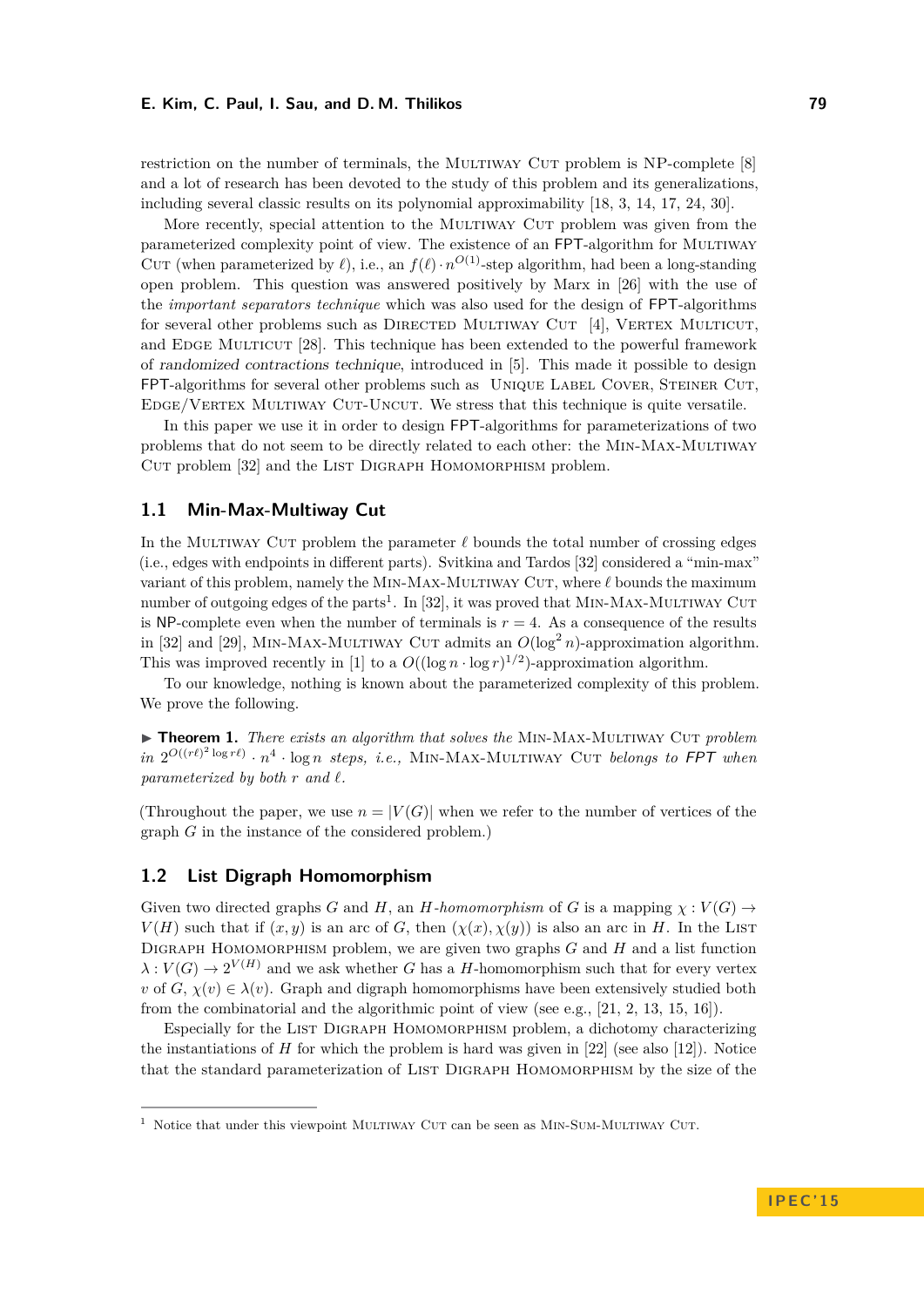graph *H* is para-NP-complete as it yields the 3-Coloring problem when *G* is restricted to be a simple graph and  $H = K_3$ . A more promising parameterization of LIST HOMOMORPHISM (for undirected graphs) has been introduced in [\[10\]](#page-10-7), where the parameter is a bound on the number of pre-images of some prescribed set of vertices of *H* (see also [\[9,](#page-10-8) [11,](#page-10-9) [27\]](#page-11-16)). Another parameterization, again for the undirected case, was introduced in [\[6\]](#page-10-10), where the parameter is the number of vertices to be removed from the graph *G* so that the remaining graph has a list *H*-homomorphism.

We introduce a new parameterization of LIST DIGRAPH HOMOMORPHISM where the parameter is, apart from  $h = |V(H)|$ , the number of "crossing edges", i.e., the edges of *G* whose endpoints are mapped to different vertices of  $H$ . For this, we enhance the input with an integer  $\ell$  and ask for a list digraph homomorphism with at most  $\ell$  crossing edges. Clearly, when  $\ell = |E(G)|$ , this yields the original problem. We call the new problem BOUNDED LIST DIGRAPH HOMOMORPHISM (in short, BLDH). Notice that the fact that LIST DIGRAPH HOMOMORPHISM is NP-complete even when  $h = 3$ , implies that BLDH is para-NP-complete when parameterized only by *h*. The input of BLDH is a quadruple  $(G, H, \lambda, \ell)$  where *G* is the guest graph, *H* is the host graph,  $\lambda: V(G) \to 2^{V(H)}$  is the list function and  $\ell$  is a nonnegative integer. Our next step is to observe that BLDH is W[1]-hard, when parameterized only by  $\ell$ . To see this consider an input  $(G, k)$  of the CLIQUE problem and construct the input  $(K, \overline{G}, \lambda, \ell)$  where K is a the complete digraph on k vertices,  $\overline{G}$  is the digraph obtained by *G* by replacing each edge by two opposite direction arcs between the same endpoints,  $\lambda = \{(v, V(G)) \mid v \in V(K)\},\$ and  $\ell = k(k-1)$ . Notice that  $(G, k)$  is a yes-instance of CLIQUE iff  $(K, \overline{G}, \lambda, \ell)$  is a YES-instance of BLDH.

We conclude that when BLDH is parameterized by  $\ell$  or  $h$  only, then one may not expect it to be fixed parameter tractable. This means that the parameterization of BLDH by *h* and  $\ell$  is meaningful to consider. Our result is the following.

<span id="page-2-0"></span>**Findmergeright** There exists an algorithm that solves the BOUNDED LIST DIGRAPH HOмомокрнізм *problem in*  $2^{O(\ell \cdot \log h + \ell^2 \cdot \log \ell)} \cdot n^4 \cdot \log n$  *steps, i.e.,* Bounded List Digraph HOMOMORPHISM *belongs to* FPT when parameterized by the number  $\ell$  of crossing edges and *the number h of vertices of H.*

#### **1.3 List Allocation**

In order to prove Theorems [1](#page-1-1) and [2,](#page-2-0) we prove that both problems are Turing  $FPT$ -reducible<sup>[2](#page-2-1)</sup> to a single new problem that we call LIST ALLOCATION (in short, LA).

The LIST ALLOCATION problem is defined as follows: We are given a graph *G* and a set of *r* "boxes" indexed by numbers from  $\{1, \ldots, r\}$ . Each vertex *v* of *G* is accompanied with a list  $\lambda(v)$  of indices corresponding to the boxes where it is allowed to be allocated. Moreover, there is a weight function  $\alpha$  assigning to every pair of different boxes a non-negative integer. The question is whether there is a way to place each of the vertices of *G* into some box of its list such that, for any two different boxes *i* and *j,* the number of crossing edges between them is exactly  $\alpha(i, j)$ .

As we easily see in Subsection [2.3,](#page-3-0) LIST ALLOCATION is NP-complete, even when  $r = 2$ . Throughout this paper, we parameterize the LIST ALLOCATION problem by the total number *w* of "crossing edges" between different boxes, i.e.,  $w = \sum_{1 \leq i < j \leq r} \alpha(i, j)$ .

<span id="page-2-1"></span><sup>2</sup> Let **A** and **B** be two parameterized problems. We say that a parameterized problem **A** is *Turing* FPT*reducible* to **B** when the existence of an FPT-algorithm for **B** implies the existence of an FPT-algorithm for **A**. (For brevity, in this paper, we write "T-FPT" instead of "Turing FPT".)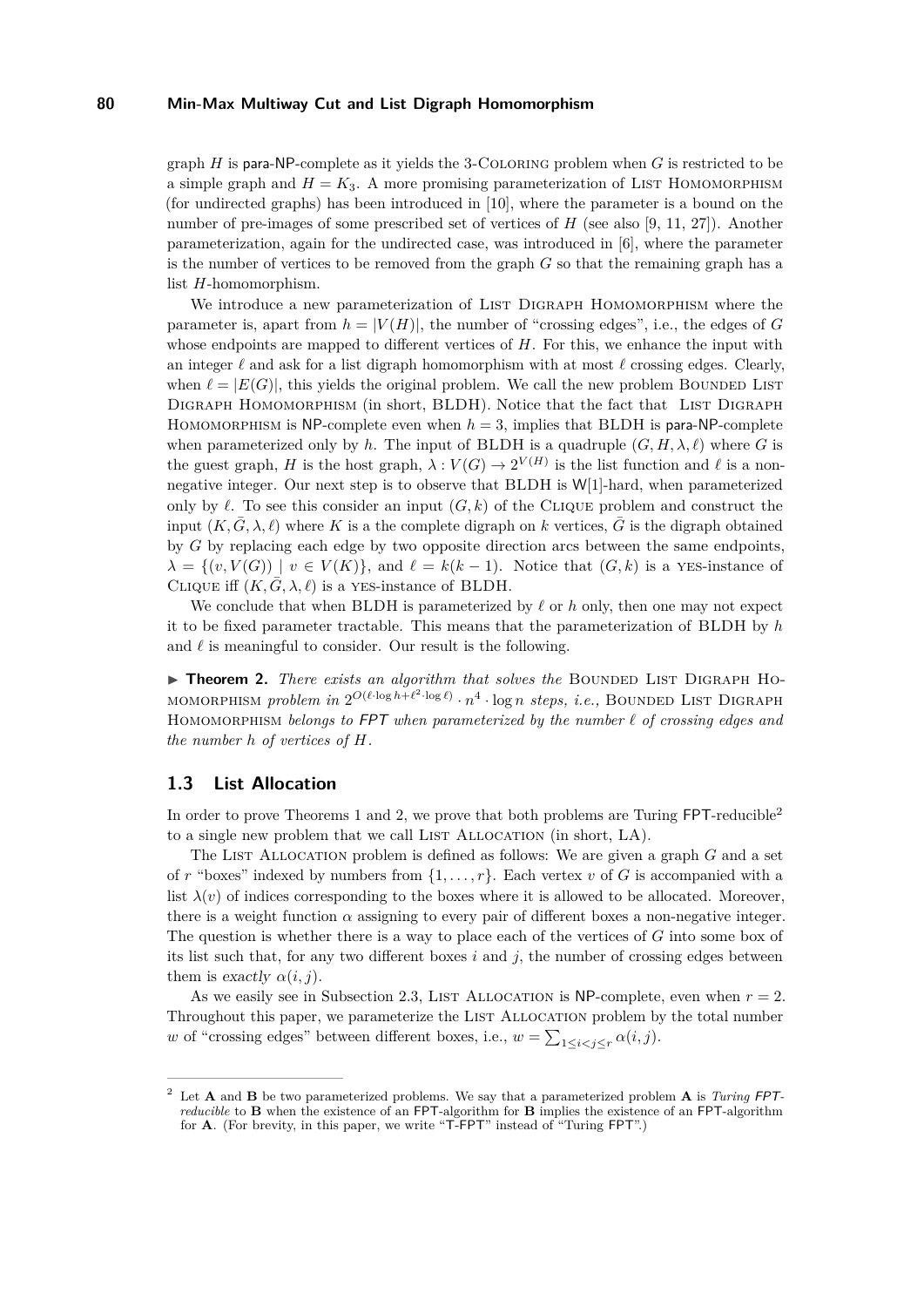Our main result is that this parameterization of LA is in FPT (the basic ideas of the algorithm are given in Section [4.](#page-9-0)

<span id="page-3-1"></span>**Theorem 3.** *There exists an algorithm that, given as input an instance*  $I = (G, r, \lambda, \alpha)$  *of* LIST ALLOCATION, returns an answer to this problem in  $2^{O(w^2 \cdot \log w)} \cdot n^4 \cdot \log n$  steps, where  $w = \sum_{1 \leq i < j \leq r} \alpha(i, j).$ 

To witness the expressive power of LIST ALLOCATION, let us first exemplify why MULTIway Cut, parameterized by *w*, is T-FPT-reducible to LIST ALLOCATION. Given an instance of Multiway Cut, we first discard from its graph all the connected components that have at most 1 terminal. Clearly, this gives an equivalent instance  $(G, T = \{t_1, \ldots, t_r\}, w)$  where  $r \leq w + 1$ .

Next, we consider the set A containing every weight function  $\alpha$  such that  $\sum_{1 \leq i < j \leq r} \alpha(i, j) \leq$ *w*. Let also  $\lambda : V(G) \to 2^{[r]}$  be the list function such that if  $v = t_i \in T$ , then  $\lambda(v) = \{i\}$ , otherwise  $\lambda(v) = \{1, \ldots, r\}$ . It is easy to verify that  $(G, T, w)$  is a YES-instance of MULTIWAY CUT if and only if there exists some  $\alpha \in \mathcal{A}$  such that  $(G, r, \lambda, \alpha)$  is a yes-instance of LIST ALLOCATION. This yields the claimed reduction, as  $|\mathcal{A}|$  is clearly bounded by some function of *w*. This reduction to the LIST ALLOCATION problem turns out to be quite flexible and, as we will see in Subsection [3.1](#page-4-0) (Theorem [4\)](#page-4-1), it can easily be adapted to a T-FPT-reduction of MIN-MAX-MULTIWAY CUT to LIST ALLOCATION. The reduction of BOUNDED LIST Digraph Homomorphism to List Allocation is more complicated and is described in Subsection [3.2](#page-5-0) (Theorem [10\)](#page-7-0). Theorem [3,](#page-3-1) together with the aforementioned reductions, yields Theorems [1](#page-1-1) and [2.](#page-2-0)

# **2 Preliminaries and the definition of List Allocation**

# **2.1 Functions and allocations**

We use the notation  $log(n)$  to denote  $\lceil log_2(n) \rceil$  for  $n \in \mathbb{Z}_{\geq 1}$  and we agree that  $log(0) = 1$ . Given a non-negative integer  $n$ , we denote by  $[n]$  the set of all positive integers no bigger than *n*. Given a finite set *A* and an integer  $s \in \mathbb{Z}_{\geq 0}$ , we denote by  $\binom{A}{s}$  (resp.  $\binom{A}{\leq s}$ ) the set of all subsets of *A* with exactly (resp. at most) *s* elements. Given a function  $\bar{f}: A \to \mathbb{Z}_{\geq 0}$ we define  $\sum f = \sum_{x \in A} f(x)$ . An *r*-allocation of a set *S* is an *r*-tuple  $\mathcal{V} = (V_1, \ldots, V_r)$  of, possibly empty, sets that are pairwise disjoint and whose union is the set *S*. We refer to the elements of V as the *parts* of V and we denote by  $V^{(i)}$  the *i*-th part of V, i.e.,  $V^{(i)} = V_i$ .

## **2.2 Definitions about graphs**

In this paper, when giving the running time of an algorithm of some problem whose instance involves a graph *G*, we agree that  $n = |V(G)|$  and  $m = |E(G)|$ .

All graphs in this paper are loopless and they may have multiple edges. The only exception to this agreement is in Subsection [3.2](#page-5-0) where we also allow loops. If *G* is a graph and *X*, *Y* are two disjoint vertex subsets of  $V(G)$ , we define  $\delta_G(X, Y)$  as the set of edges with one endpoint in *X* and the other in *Y*. Given a graph *G*, denote by  $\mathcal{C}(G)$  the collection of all connected components of *G*.

#### <span id="page-3-0"></span>**2.3 The list allocation problem**

We define the problem LA as follows.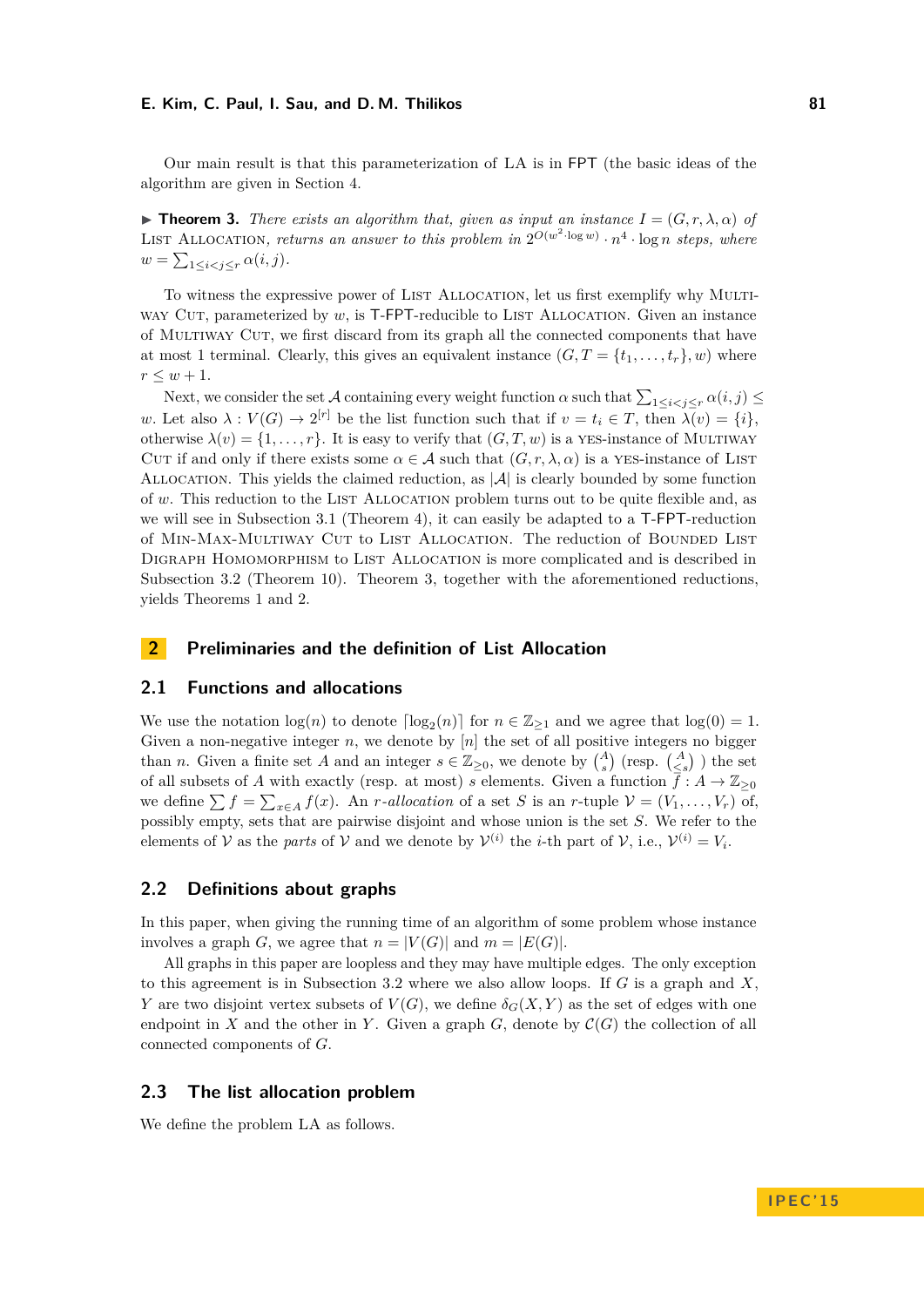List Allocation (LA) Input: A tuple  $I = (G, r, \lambda, \alpha)$  where *G* is a graph,  $r \in \mathbb{Z}_{\geq 1}$ ,  $\lambda : V(G) \to 2^{[r]}$ , and  $\alpha: \binom{[r]}{2} \rightarrow \mathbb{Z}_{\geq 0}.$ Output: An *r*-allocation  $V$  of  $V(G)$  such that **1.**  $\forall \{i, j\} \in \binom{[r]}{2}, |\delta_G(\mathcal{V}^{(i)}, \mathcal{V}^{(j)})| = \alpha(i, j)$  and **2.**  $\forall v \in V(G), \forall i \in [r]$ , if  $v \in V^{(i)}$  then  $i \in \lambda(v)$ , or a correct report that no such *r*-allocation exists.

For simplicity, in the above definition we write  $\alpha({i, j})$  as  $\alpha(i, j)$  and we agree that  $\alpha(i, j)$  = *α*(*j*, *i*). Also, given an instance *I* of LA, we denote<sup>[3](#page-4-2)</sup>  $w(I) = \sum \alpha$ . We will also use *w* instead of  $w(I)$  when it is clear what is the instance we are working with. We assume that the multiplicity of each edge in *G* does not exceed *w* as, if this happens, then reducing it to *w* creates an equivalent instance of the problem.

In the definition of LA each vertex *v* of *G* carries a *list*  $\lambda(v)$  indicating the parts where *v* can be possibly allocated. Moreover,  $\alpha$  is a function assigning weights to pairs of parts in  $\mathcal V$ . The weights defined by  $\alpha$  prescribe the precise number of crossing edges between distinct parts of  $\mathcal V$ .

Notice that LA is an NP-hard problem by a simple reduction from the MAX CUT problem, asking whether, for an input graph *G* and some  $w \in \mathbb{Z}_{\geq 0}$ , whether there is a partition  $V_1$ ,  $V_2$  of  $V(G)$  such that there are exactly<sup>[4](#page-4-3)</sup> *w* edges each with endpoints in both  $V_1$  and  $V_2$ . Indeed, given an instance  $I = (G, w)$  of MAX CUT, construct the instance  $I' = (G, 2, \lambda, \alpha)$ where  $\lambda(v) = \{1, 2\}$  for every  $v \in V(G)$  and  $\alpha(1, 2) = w$ . Note also that when  $r = 2$ , LA is polynomially solvable on planar graphs as it directly reduces to Planar Max Cut that is polynomially solvable [\[20\]](#page-11-17).

# **3 Main reductions**

In this section we formally define MIN-MAX-MULTIWAY CUT and LIST DIGRAPH HOMO-MORPHISM and we reduce them to LIST ALLOCATION.

#### <span id="page-4-0"></span>**3.1 Min-Max-Multiway Cut**

The MIN-MAX-MULTIWAY CUT problem is formally defined as follows:

Min-Max-Multiway Cut Input: A tuple  $I = (G, \ell, r, T)$  where *G* is an undirected graph,  $\ell, r \in \mathbb{Z}_{\geq 0}$ , and  $T \subseteq V(G)$ with  $|T| = r$ . Output: A partition  $\{\mathcal{P}_1,\ldots,\mathcal{P}_r\}$  of  $V(G)$  such that for every  $i \in [r]$ , it holds that  $|\mathcal{P}_i \cap T| = 1$  and  $|\delta_G(\mathcal{P}_i, V(G) \setminus \mathcal{P}_i)| \leq \ell$ , or a correct report that no such partition exists.

Similarly to the case of LA, we assume that the multiplicity of each edge in *G* does not exceed  $\ell$ .

<span id="page-4-1"></span> $\triangleright$  **Theorem 4.** If there is an algorithm that solves LA in  $T(n, w(I))$  steps, then there exists an algorithm that solves MIN-MAX-MULTIWAY CUT in  $2^{O(r \cdot \min\{\ell \cdot \log r, r \cdot \log \ell\})} \cdot T(n, r\ell)$  steps.

<span id="page-4-2"></span><sup>&</sup>lt;sup>3</sup> Given a function  $\tau : A \to \mathbb{Z}_{\geq 0}$ , we denote  $\sum \tau = \sum_{x \in A} \tau(x)$ .

<span id="page-4-3"></span><sup>&</sup>lt;sup>4</sup> It is straightforward to see that the standard reduction from NAE-3-SAT also works when the question of Max Cut asks for exactly *w* crossing edges instead of at least *w* crossing edges.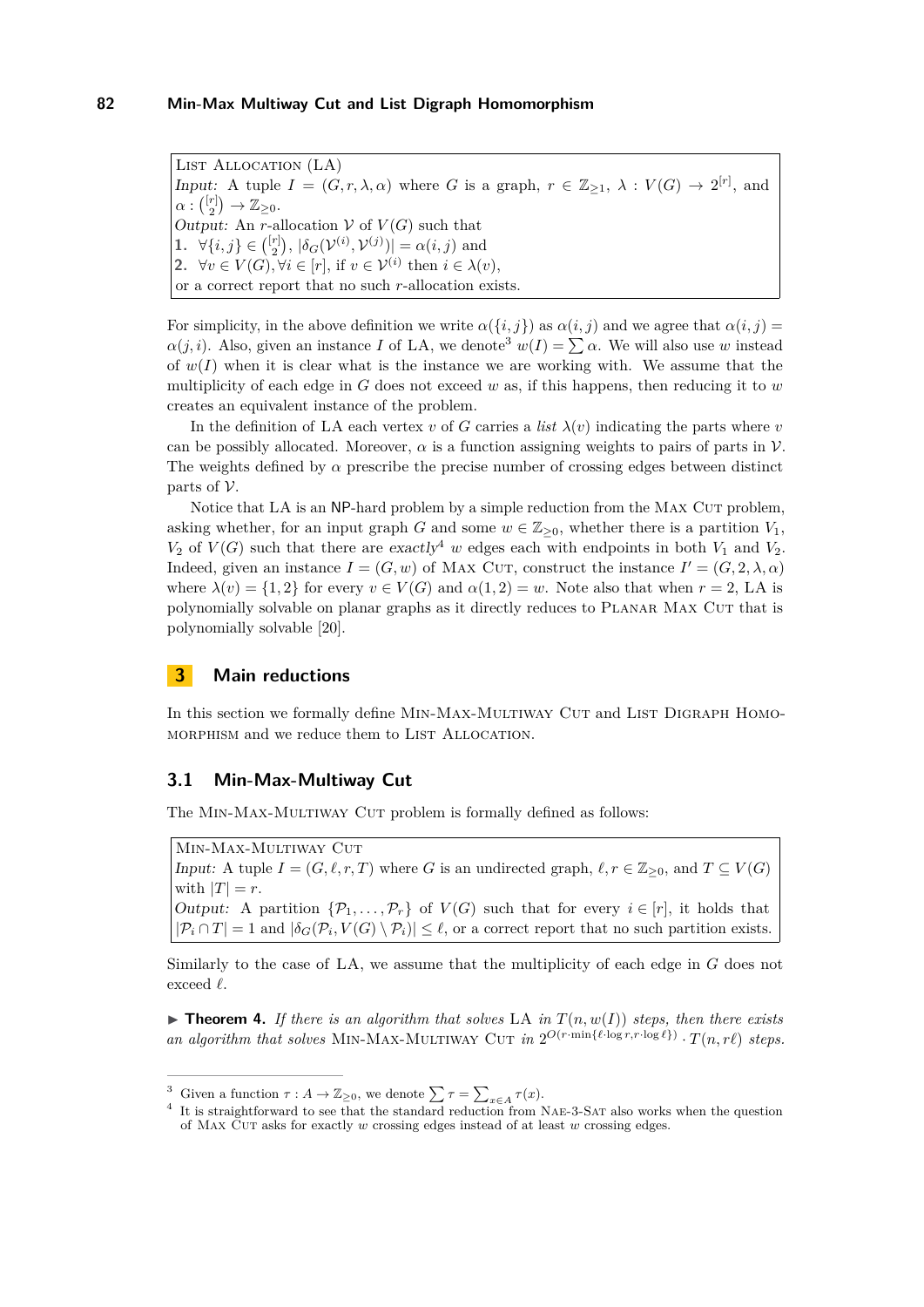**Proof.** Given an input  $I = (G, \ell, r, T)$  of MIN-MAX-MULTIWAY CUT, we fix (arbitrarily) a bijection  $\mu: V(T) \to [r]$  and we define  $\lambda: V(G) \to 2^{[r]}$  such that

$$
\lambda(x) = \begin{cases} & [r] & \text{if } x \in V(G) \setminus T \\ & \{ \mu(x) \} & \text{if } x \in T. \end{cases}
$$

We now consider the family  $\mathcal{U}(I)$  of instances of LA containing one element  $I' = (G, r, \lambda, \alpha)$ for each choice of function  $\alpha: \binom{[r]}{2} \to \mathbb{Z}_{\geq 0}$  satisfying

$$
\forall i \in [r], \sum_{j \in [r] \setminus i} \alpha(i, j) \le \ell.
$$

Notice that *I* is a YES-instance of MIN-MAX-MULTIWAY CUT if and only if there exists some  $I' \in \mathcal{U}(I)$  that is a yes-instance of LA. As  $|\mathcal{U}(I)| = 2^{O(r \cdot \min{\{\ell \cdot \log r, r \cdot \log \ell\}})}$  and for each  $I' \in \mathcal{U}(I)$  it holds that  $w(I') = O(r\ell)$ , the result follows.

## <span id="page-5-0"></span>**3.2 List Digraph Homomorphism**

Let  $G$  and  $H$  be directed graphs where  $G$  is simple and  $H$  may have loops but not multiple directed edges. A (directed) edge in the digraph *G* from the vertex *x* to the vertex *y* is denoted by  $(x, y)$ . Let also  $\lambda : V(G) \to 2^{V(H)}$ . We denote by  $E_1(H)$  the loops of *H* and by *E*2(*H*) the edges of *H* between distinct vertices. An *λ-list H-homomorphism* of *G* is a function  $\chi : V(G) \to V(H)$  such that

 $\blacktriangleright$   $\chi(v) \in \lambda(v)$  for every  $v \in V(G)$ , and

 $( \chi(u), \chi(v)) \in E(H)$  for every  $(u, v) \in E(G)$ .

Given a list *H*-homomorphism  $\chi$  of *G* and an edge  $e = (a, b) \in E_2(H)$  we define

 $C(e) = \{(u, v) \in E(G) | \chi(u) = a \text{ and } \chi(v) = b\}.$ 

Bounded List Digraph Homomorphism is formally defined as follows.

Bounded List Digraph Homomorphism (BLDH) Input: A tuple  $I = (G, H, \lambda, \ell)$  where *G* and *H* are digraphs,  $\lambda : V(G) \to 2^{V(H)}$ , and  $\ell \in \mathbb{N}_{\geq 0}$ . *Output:* A *λ-list H-homomorphism* of *G* where  $\sum_{e \in E(H)} |C(e)| ≤ l$  or a correct report that no such homomorphism exists.

We now define the following more general problem.

Arc-Specified List Digraph Homomorphism (ASLDH) Input: A tuple  $I = (G, H, \lambda, \alpha)$  where *G* and *H* are digraphs,  $\lambda : V(G) \to 2^{V(H)}$ , and  $\alpha: E_2(H) \to \mathbb{Z}_{\geq 0}.$ *Output:* A *λ*-list *H*-homomorphism *χ* of *G* such that  $∀<sub>e∈E<sub>2</sub>(H)</sub> |C(e)| = α(e)$  or a correct report that no such  $λ$ -list *H*-homomorphism exists.

Given an instance  $I = (G, H, \lambda, \alpha)$  of ASLDH we define  $d(I) = \sum \alpha$ . As we already did for the cases of LA and MIN-MAX-MULTIWAY CUT, we assume that the multiplicity of the edges of the instance of BLDH (resp. ASLDH) does not exceed  $\ell$  (resp.  $d(I)$ ).

In the next sections we will prove that there exists an FPT-algorithm for ASLDH, when parameterized by both  $h = |V(H)|$  and  $d = d(I)$ . This fact together with the following result yields Theorem [2.](#page-2-0)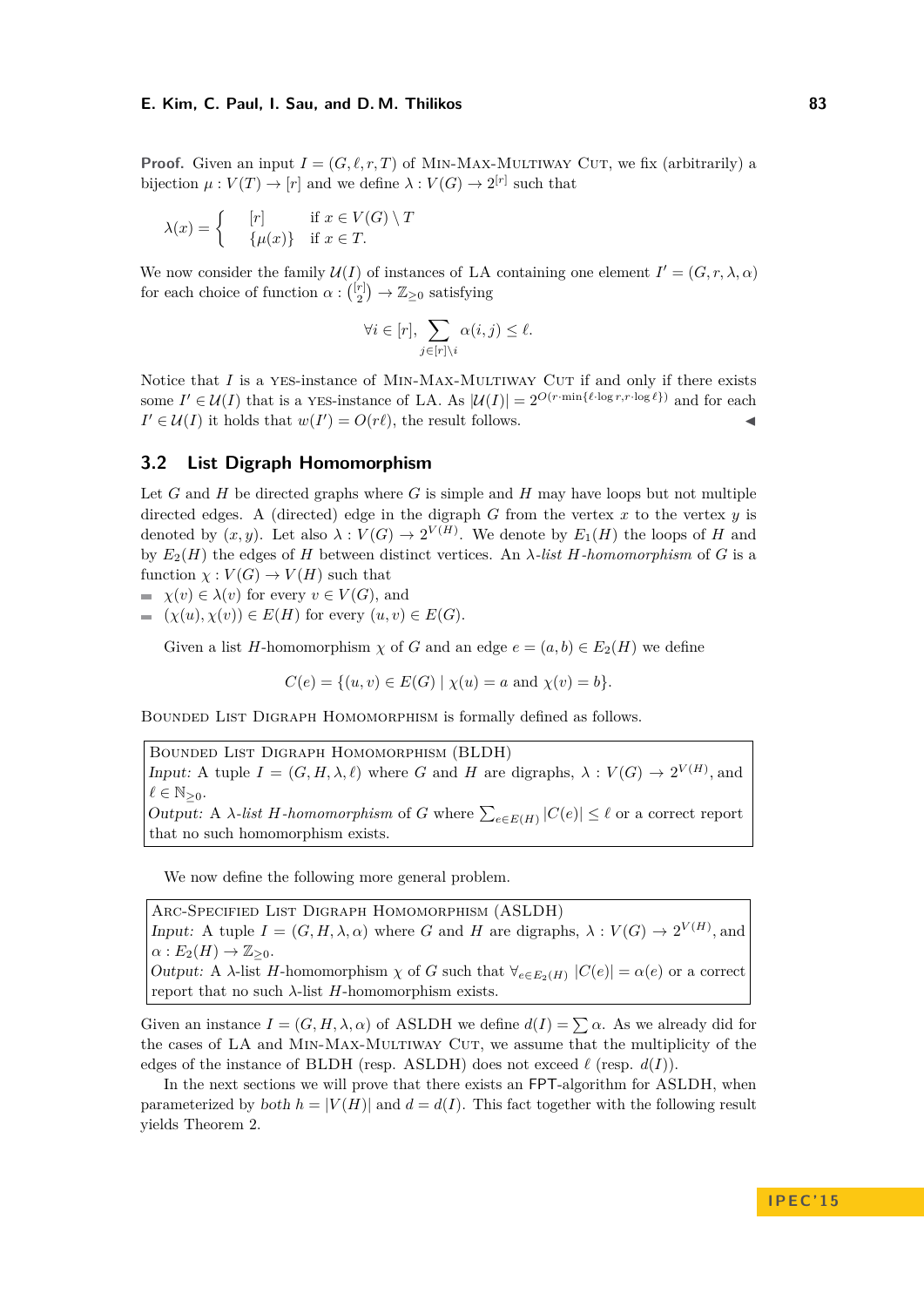<span id="page-6-3"></span> $\triangleright$  **Theorem 5.** If there is an algorithm that solves ASLDH in  $T(n, d(I))$  steps, then there *exists an algorithm that solves* BLDH *in*  $2^{O(\ell \log h)} \cdot T(n, \ell)$  *steps where*  $h = |V(H)|$ *.* 

**Proof.** Given an instance  $I = (G, H, \lambda, \ell)$  of BLDH we set  $\mathcal{U}(I) = \{(G, H, \lambda, \alpha) \mid \sum \alpha \leq \ell\}$ and we observe that *I* is a yes-instance of BLDH if and only if some  $I' \in \mathcal{U}(I)$  is a **YES-instance of ASLDH.** The lemma follows as  $|\mathcal{U}(I)| = 2^{O(\ell \log h)}$  and  $d(I') \leq \ell$ .

# **3.3 A sparsifier for ASLDH**

In order to prove that ASLDH admits an FPT-algorithm when parameterized by both  $h = |V(H)|$  and  $d = d(I)$ , we will give a Turing-FPT reduction of ASLDH to LA in Subsection [3.4.](#page-7-1) The latter problem can be solved by an FPT-algorithm due to the result of Section [4.](#page-9-0) The reduction of Subsection [3.4](#page-7-1) receives an instance  $(G, H, \lambda, \alpha)$  of ASLDH and returns an equivalent instance  $(G', r, \lambda', \alpha')$  of LA where  $|V(G')| = O(|E(G)|)$  which is  $O(w \cdot |V(G)|^2)$ , in general. In order to avoid this blow-up in the polynomial running time of our final FPT-algorithm, we give a way to transform the instances of ASLDH to equivalent instances of the same problem whose graphs are sparse. This "sparsification" procedure is described below.

A graph is *d-edge connected* if it has at least two vertices and for every two vertices there are *d* edge disjoint paths between them. We use the following result from [\[25\]](#page-11-18).

<span id="page-6-0"></span>**► Proposition 6.** For every  $d \in \mathbb{Z}_{\geq 1}$ , every graph *G* where  $|E(G)| \geq d \cdot (|V(G)| - 1)$  contains *a d-edge connected subgraph.*

We also need the following result.

<span id="page-6-2"></span>**Lemma 7.** Let G be a graph and let  $\mathcal{C} = \{C_1, \ldots, C_r\}$  be a collection of vertex disjoint *connected subgraphs of*  $G$ *. Let also*  $G'$  *be the graph obtained if we contract in*  $G$  *all edges in the graphs in* C*. If G*<sup>0</sup> *is d-edge connected and each graph in* C *is d-edge connected or a single vertex, then G contains a subgraph that is d-edge connected.*

Given a graph *H* and a positive integer *d*, we say that a subgraph *H* of *G* is a *d-edge connected core of G* if every connected component of *H* is *d*-edge connected and, among all such subgraphs of *G*, *H* has maximum number of edges. The proof of the next lemma uses Proposition [6.](#page-6-0)

<span id="page-6-1"></span>**► Lemma 8.** For every  $d \in \mathbb{Z}_{>0}$ , every graph G with  $m \geq d \cdot (n-1)$  contains a unique *d*-edge connected core that can be found in  $O(d \cdot n^4)$  steps.

**Proof.** The claimed *d*-edge connected core exists because of Proposition [6.](#page-6-0) Also, it is unique because if there are two *d*-edge connected cores  $J_1$  and  $J_2$ , then it can be easily checked that the graph  $J_1 \cup J_2$  is also a *d*-edge connected core of *G*. The algorithm repetitively removes from *G* edges of min-cuts of size at most *d* − 1 in its connected components (each can be found in  $O(d \cdot n^3)$  steps according to [\[31\]](#page-11-0)) until this is not possible anymore (isolated vertices, when appearing during this procedure, are removed).

Note that the total number of steps of this procedure is bounded by the running time of the algorithm in [\[31\]](#page-11-0) times the number of connected components of the resulting graph. This justifies the claimed running time. Let *J* be the *d*-edge connected core of *G*. Notice that none of the edges of  $J$  will be deleted by this procedure. Indeed, assuming the opposite, let  $G'$  be the graph where for the first time a cut  $(V_1, V_2)$  is found where the set F of crossing edges contains some edge  $e = \{x, y\}$  in *J*. Let also *C* be the connected component of *G'* containing this cut and let  $C_J$  be a connected component of  $J$  that is a subgraph of  $C$  containing  $e$ .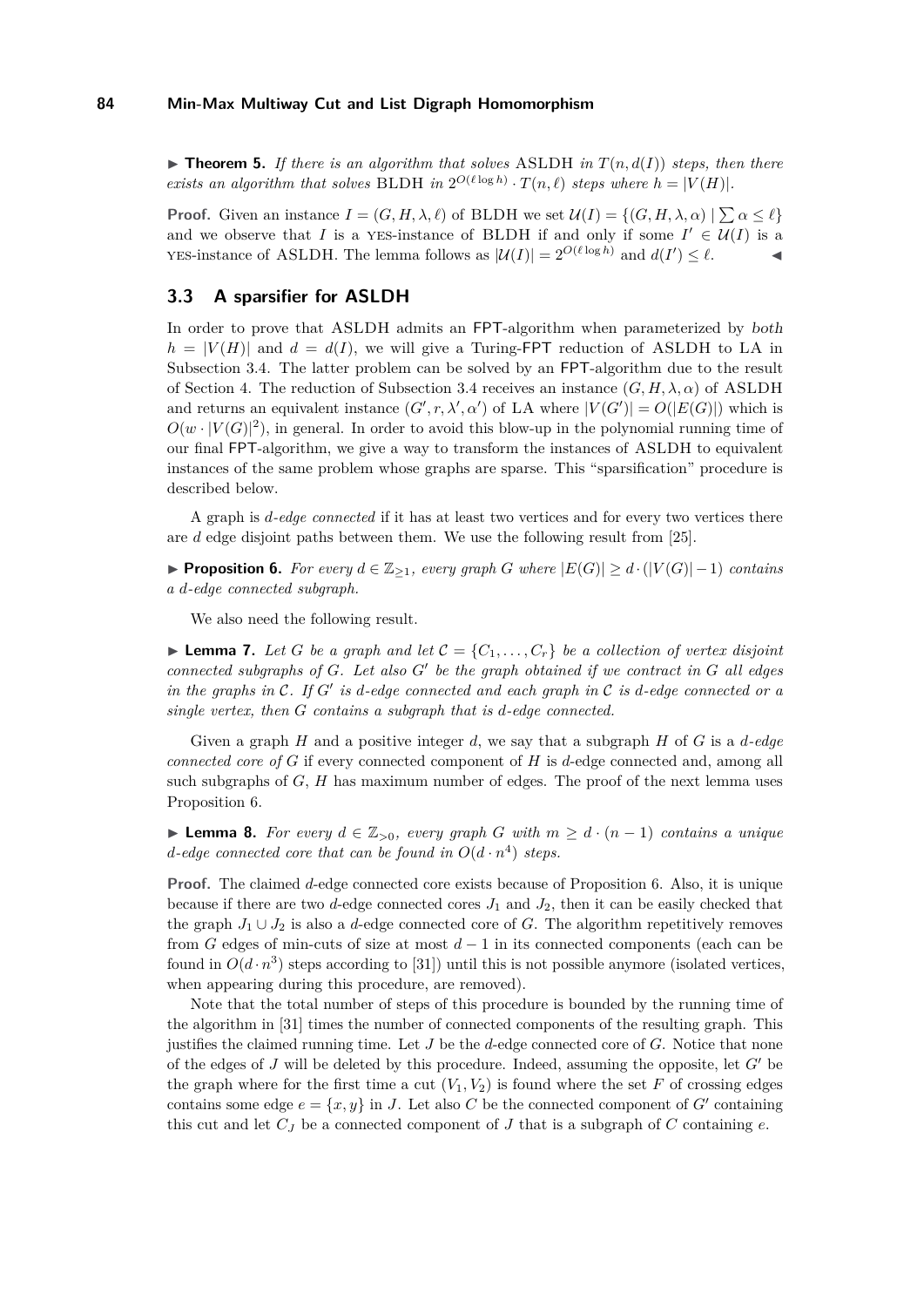Notice that *x* and *y* belong to different connected components of  $C \setminus F$  and therefore also to different connected components of  $C_J \setminus F$ , contradicting the fact that  $C_J$  is *d*-edge connected. We just proved that the output of the algorithm will be a subgraph of *J*. Notice also that each connected component of this output is *d*-edge connected. By the maximality of  $J$ , this output is necessarily  $J$ .

<span id="page-7-2"></span>**Lemma 9.** *There is an*  $O(d(I) \cdot n^4)$ -step algorithm that given in instance  $I = (G, H, \lambda, \alpha)$ *of* ASLDH, outputs an equivalent instance  $I' = (G', H, \lambda', \alpha)$  of the same problem where  $|E(G')| = O(d(I) \cdot |V(G')|).$ 

**Proof.** Let  $\tilde{G}$  be the underlying graph of  $G$  (multiplicities of edges of opposite direction are summed up) and  $d = d(I)$ . If  $\tilde{G}$  does not contains a  $(d+1)$ -edge connected core, then, from Proposition [6,](#page-6-0)  $|E(G)| = O(d \cdot |V(G)|)$ .

Suppose now that  $\tilde{G}$  has a  $(d+1)$ -edge connected core *J* that, from Lemma [8,](#page-6-1) can be found in  $O(d \cdot |V(G)|^4)$  steps. We create a new graph *G'* as follows: for each  $C \in C(J)$  we contract all vertices of *C* to a single vertex  $v_C$  and we update  $\lambda$  to  $\lambda'$  so that if  $x \notin \{v_C \mid C \in C(J)\},$ then  $\lambda'(x) = \lambda(x)$  and if  $x = v_C$ , then  $\lambda'(x) = \bigcap_{y \in V(C)} \lambda(y)$ . We claim that  $I' = (G', H, \lambda', \alpha)$ is an equivalent instance of ASLDH. Indeed, this is based on the fact that, given a *λ*-list *H*-homomorphism *χ* of *G* and a connected component *C* of *J*, all vertices of *J* should be the preimages via  $\chi$  of the same vertex of *H*. To verify this fact, just observe that, if this is not the case, then the removal of the  $\leq d$  crossing edges from C (i.e., edges with endpoints mapped to different vertices of *H*) will disconnect *C*, a contradiction to the  $(d+1)$ -edge-connectivity of *C*.

It now remains to prove that  $|E(G')| = O(d \cdot |V(G')|)$ . If  $|E(G')| \geq (d+1) \cdot (|V(G)'|-1)$ , then, again from Proposition [6,](#page-6-0)  $G'$  contains a  $(d+1)$ -edge connected subgraph. This, because of Lemma [7,](#page-6-2) implies that *G* contains a subgraph that is  $(d+1)$ -edge connected and has more edges than  $J$ , a contradiction.

# <span id="page-7-1"></span>**3.4 A reduction of ASLDH to LA**

Given the results of the previous section we are now in position to prove the following.

<span id="page-7-0"></span> $\triangleright$  **Theorem 10.** If there is an algorithm that solves LA in  $T(n, w(I))$  steps, then there exists *an algorithm that solves* ASLDH *in*  $T(O(d(I) \cdot n), O(d(I))) + O(d(I) \cdot n^4)$  *steps.* 

**Proof.** Let  $I = (G, H, \lambda, \alpha)$  be an instance of ASLDH. Using the algorithm of Lemma [9,](#page-7-2) we may assume that  $|E(G)| = O(d(I) \cdot |V(G)|)$ . We then use *I* to generate an instance  $I' = (G', r, \lambda', \alpha')$  of LA, as follows:

- $G' = (V', E'),$  where
	- $V' = V \cup V_F \cup V_L$ , where  $V = V(G)$ ,  $V_F = \{f_{uv} \mid (u, v) \in E(G)\}$ , and  $V_L = \{\ell_{uv} \mid$  $(u, v) \in E(G)$  and
	- *E*<sup> $′$ </sup> = *E* ∪ *E<sub>F</sub>* ∪ *E<sub>L</sub>*, where *E* = {{*f<sub>uv</sub>, l<sub>uv</sub>*} | (*u, v*) ∈ *E*(*G*)}, *E<sub>F</sub>* = {{*u, f<sub>uv</sub></sub>*} | (*u, v*) ∈ *E*(*G*)},  $E_L = \{ \{ \ell_{uv}, v \} \mid (u, v) \in E(G) \}.$
- $r = |V(H)| + 2 \cdot |E_2(H)|$  and  $\sigma : V(\tilde{H}) \to [r]$  is a bijection where  $\tilde{H}$  is the graph obtained from *H* by subdividing twice each of its arcs that are not loops. For each arc  $(x, y) \in$  $E_2(H)$ , we denote its corresponding path in  $\tilde{H}$  as  $P_{xy}$ , where  $V(P_{xy}) = \{x, \tilde{f}_{xy}, \tilde{\ell}_{xy}, y\}.$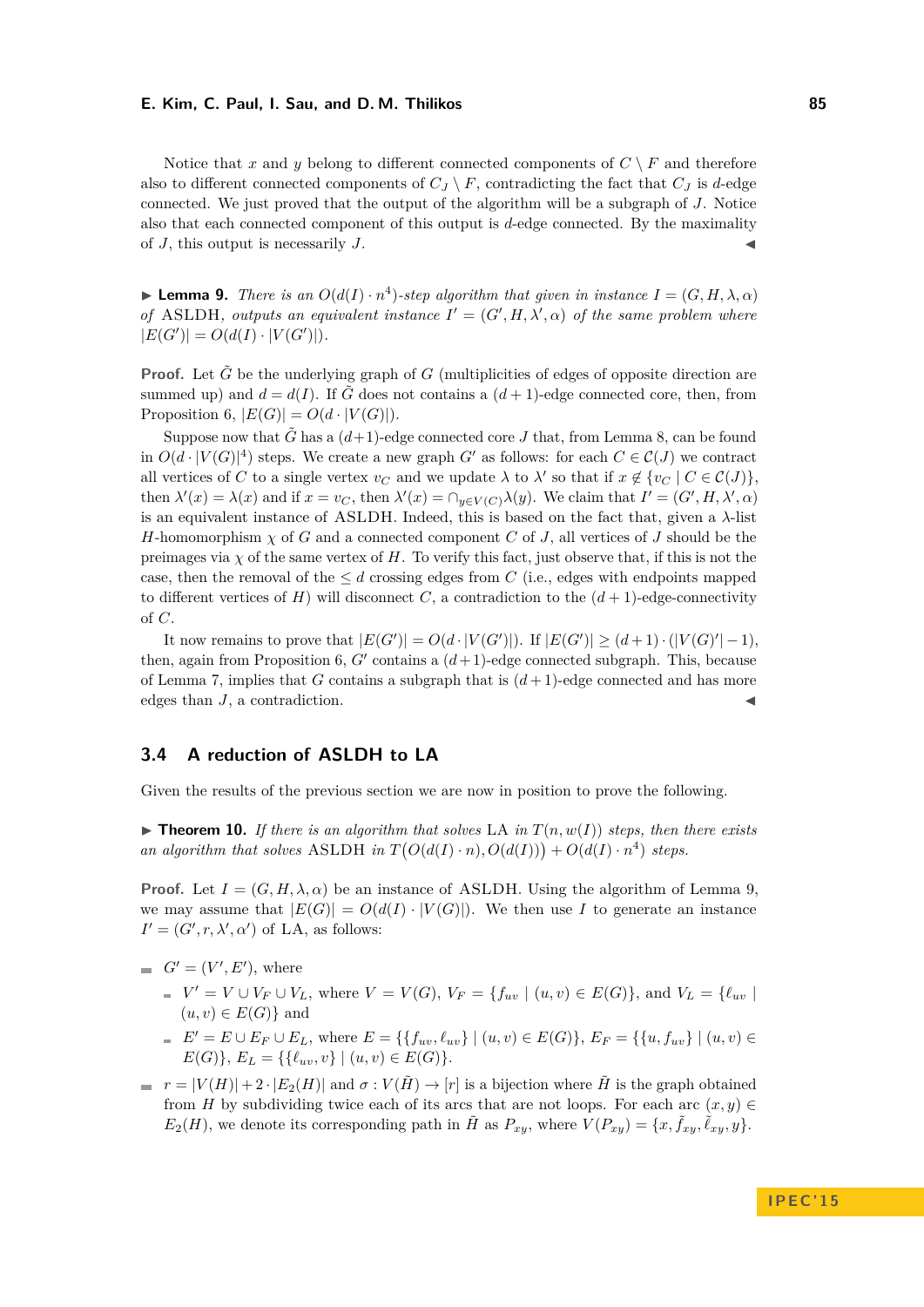$\lambda'$ :  $V(G') \rightarrow [r]$  such that

$$
\lambda'(w) = \begin{cases}\n\{\sigma(x) \mid x \in \lambda(w)\} & \text{if } w \in V \\
\{\sigma(\tilde{f}_{xy}) \mid x \in \lambda(u) \land y \in \lambda(v) \land x \neq y\} \cup \\
\{\sigma(x) \mid x \in \lambda(u) \cap \lambda(v) \land (x, x) \in E_1(H)\} & \text{if } w = f_{uv} \in V_F \\
\{\sigma(\tilde{\ell}_{xy}) \mid x \in \lambda(u) \land y \in \lambda(v) \land x \neq y\} \cup \\
\{\sigma(x) \mid x \in \lambda(u) \cap \lambda(v) \land (x, x) \in E_1(H)\} & \text{if } w = \ell_{uv} \in V_L.\n\end{cases}
$$

 $\alpha': {\binom{[r]}{2}} \to \mathbb{Z}_{\geq 0}$  such that

$$
\alpha'(i,j) = \begin{cases}\n\alpha(x,y) & \text{if there exists some } (x,y) \in E_2(H) \text{ such that} \\
(i,j) \in \{(\sigma(x), \sigma(\tilde{f}_{xy})), (\sigma(\tilde{f}_{xy})), \sigma(\tilde{\ell}_{xy})), (\sigma(\tilde{\ell}_{xy}), \sigma(y))\} \\
0 & \text{otherwise.}\n\end{cases}
$$

Let  $\chi : V(G) \to V(H)$  be a *λ*-list *H*-homomorphism of *G* where  $\forall_{e \in E_2(H)} |C(e)| = \alpha(e)$ . We construct an *r*-allocation  $V$  of  $V(G')$  as follows:

- for every  $u \in V = V(G)$ , *u* belongs to the part  $V^i$ , where  $i = \sigma(\chi(u))$
- for every  $f_{uv} \in V_F$ ,  $f_{uv}$  belongs to the part  $V^i$ , where

$$
i = \begin{cases} \sigma(\chi(u)) & \text{if } \chi(u) = \chi(v) \\ \sigma(\tilde{f}_{xy}) & \text{if } x = \chi(u) \neq y = \chi(v) \end{cases}
$$

for every  $\ell_{uv} \in V_L$ ,  $\ell_{uv}$  belongs to the part  $V^i$ , where

$$
i = \begin{cases} \sigma(\chi(u)) & \text{if } \chi(u) = \chi(v) \\ \sigma(\tilde{\ell}_{xy}) & \text{if } x = \chi(u) \neq y = \chi(v) \end{cases}
$$

It is easy to verify that  $V$  is a solution for  $I'$ .

Now consider a solution  $V$  for *I'*. From  $V$ , we define a mapping  $\chi : V(G) \to V(H)$  so that for every  $u \in V$ , we have that  $\chi(u) = \sigma^{-1}(i)$  if and only if  $u \in V^{(i)}$ . We claim that  $\chi$ is a *λ*-list *H*-homomorphism of *G* where  $\forall_{e \in E_2(H)} |C(e)| = \alpha(e)$ . For this, we investigate  $\chi$ upon two conditions: firstly, we verify that  $\chi$  is a  $\lambda$ -list *H*-homomorphism, and secondly that  $\forall_{e \in E_2(H)} |C(e)| = \alpha(e).$ 

Let us prove that *χ* is a *λ*-list *H*-homomorphism. To see that  $\chi(u) \in \lambda(u)$  for every  $u \in V(G)$ , let *u* be in the *i*-th part of *V*. Since  $i \in \lambda'(u)$ , the construction of  $\lambda'$  implies that  $\sigma^{-1}(i) \in \lambda(u)$ , and thus  $\chi(u) \in \lambda(u)$ . To see that  $\chi$  is an *H*-homomorphism, for an arbitrary edge  $(u, v) \in E(G)$  we shall show that  $(\chi(u), \chi(v)) \in E_1(H) \cup E_2(H)$ . Let *u* and *v* respectively belong to  $\sigma(x)$ -th and  $\sigma(y)$ -th parts of V, for some  $x, y \in V(\tilde{H})$ . Note that  $x \in \lambda(u) \subseteq V(H)$  and  $y \in \lambda(v) \subseteq V(H)$ . There are two possibilities:  $x \neq y$  or  $x = y$ .

**Case 1:**  $x \neq y$ . Since  $\sigma$  is a bijection, this means  $\sigma(x) \neq \sigma(y)$ . From the way we construct *α*<sup>'</sup>, the vertices  $f_{uv}$  and  $\ell_{uv}$  can be only allocated into the *σ*( $\tilde{f}_{xy}$ )-th part and the *σ*( $\tilde{\ell}_{xy}$ )th part, respectively, in the solution  $V$ . Furthermore, the construction of  $\alpha'$  also implies  $(x, y) \in E_2(H)$ .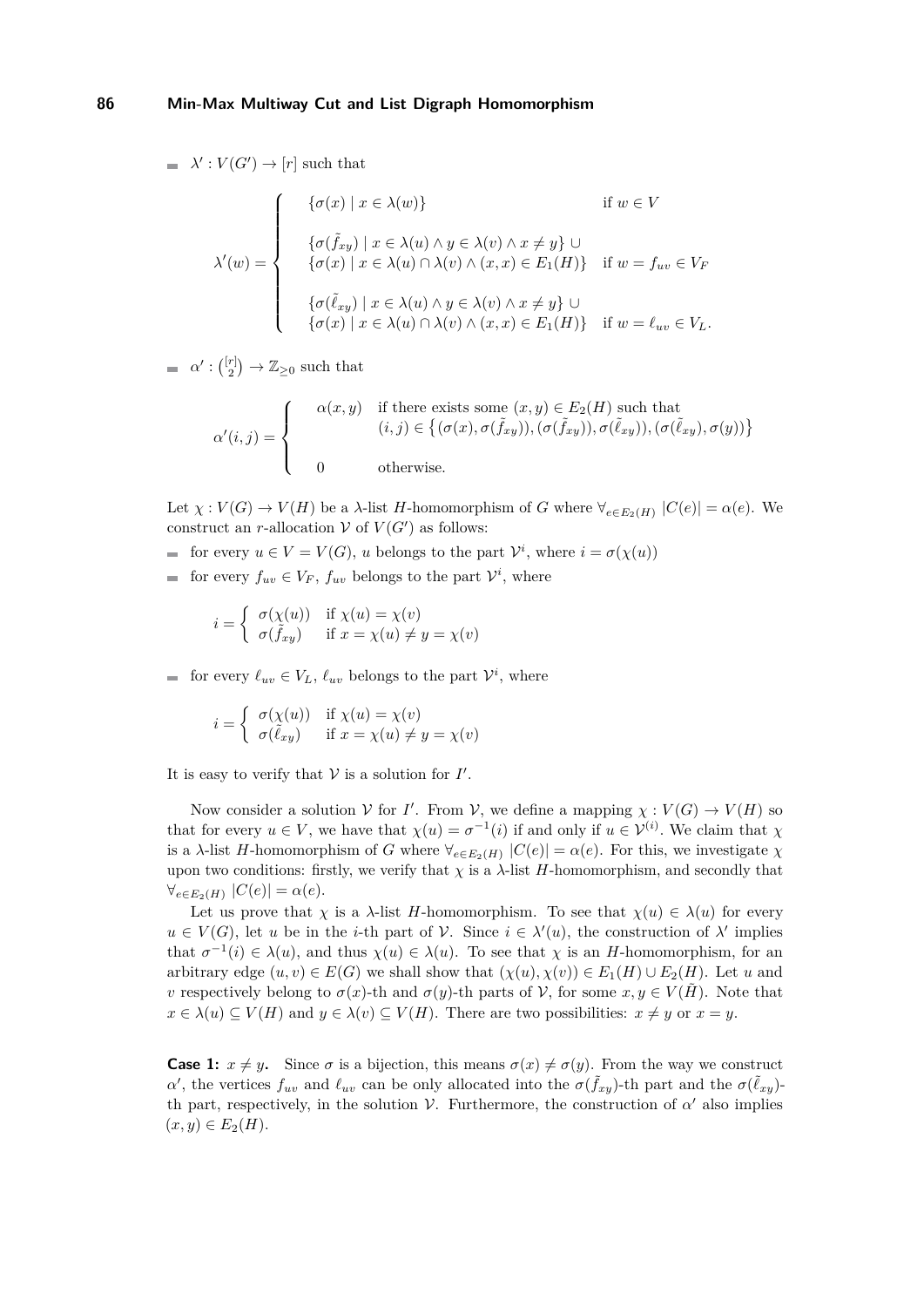**Case 2:**  $x = y$ . This means  $\sigma(x) = \sigma(y)$ . The construction of  $\alpha'$  implies  $f_{uv}$  and  $\ell_{uv}$ are allocated into the  $\sigma(x)$ -th part of V as well. This, in turn, means that  $\sigma(x) \in \lambda'(f_{uv})$ and  $\sigma(x) \in \lambda'(\ell_{uv})$ . Recall that  $\lambda'(f_{uv})$  contains  $\sigma(x)$  only when  $(x, x) \in E_1(H)$ . Hence,  $(x, y) \in E_1(H)$ .

Now we verify that  $\forall_{e \in E_2(H)} |C(e)| = \alpha(e)$ . Consider an arc  $e = (x, y) \in E_2(H)$ . Note that for every directed edge  $(u, v)$  in the *χ*-arc charge  $C(e)$ , the  $(u, f_{uv})$  of  $E(G')$  contributes to  $\alpha'(\sigma(x), \sigma(\tilde{f}_{xy}))$  exactly by one unit. Conversely, for every edge  $(u, f_{uv})$  of  $E(G')$  which contributes to  $\alpha'(\sigma(x), \sigma(\tilde{f}_{xy}))$ , we have  $\chi(v) = y$  and thus the directed arc  $(u, v)$  contributes to  $C(e)$  by one unit. This establishes that  $\forall_{e \in E_2(H)} |C(e)| = \alpha(e)$ .

The claimed running time follows from the fact that  $w(I') = \sum \alpha' = 3 \cdot \sum \alpha = O(d(I))$ and  $|V(G')| = O(|E(G)|) = O(d(I) \cdot |V(G)|)$ .

# <span id="page-9-0"></span>**4 An FPT-algorithm for List Allocation**

In this section we give a brief description of the T-FPT-reductions required to prove that LA admits an FPT-algorithm, i.e., the proof of Theorem [3.](#page-3-1) This is the most technical part of our paper. Below we summarize the main steps.

- **1.** LIST ALLOCATION is T-FPT-reduced to its restriction, called CLA, where G is a connected graph and only  $O(w)$  boxes are used. This reduction takes care of the different ways connected components of *G* can entirely be placed into the boxes and is based on dynamic programming.
- **2.** CLA is T-FPT-reduced to a restriction of it, called HCLA, where *G* is highly connected in the sense that there is no set of *w* edges that can separate *G* into two "big" connected components. This reduction uses the technique of *recursive understanding*, introduced in [\[23\]](#page-11-19) and further developed in [\[7\]](#page-10-11) and [\[5\]](#page-10-3) (see also [\[19\]](#page-11-20)), for generalizations of the MULTIWAY CUT problem).
- **3.** HCLA is T-FPT-reduced to a special enhancement of it, called S-HCLA, whose input additionally contains some set  $S \subseteq V(G)$  and the problem asks for a solution where all vertices of *S* are placed in a unique "big" box and all vertices of this box which are incident to crossing edges are contained in *S*. This variant of the problem permits the application of the technique of *randomized contractions*, introduced in [\[5\]](#page-10-3).
- 4. Finally, S-HCLA is T-FPT-reduced to LIST ALLOCATION restricted to instances whose sizes are bounded by a function of the parameter. It is a dynamic programming based on the fact that an essentially equivalent instance of the problem can be constructed if, apart from *S*, we remove from *G* all but a bounded number of the connected components of  $G \setminus S$ .

# **5 Further research**

In the definition of LIST ALLOCATION we ask for a  $\lambda$ -list  $H$ -homomorphism of  $G$  where  $\sum_{e \in E(H)} |C(e)| \leq \ell$ . A different parameterization of LIST ALLOCATION, that is similar in flavor to Min-Max Multiway Cut, may instead ask for a *λ-list H-homomorphism* of *G* where  $\max_{v \in V(H)} \sum_{e}$  is incident to  $v |C(e)| \leq \ell$ . We call this new problem MAX BOUNDED List Digraph Homomorphism (in short MBLDH) As it is straightforward to prove an analogue of Theorem [5,](#page-6-3) where BLDH is now replaced by MBLDH and instead of  $2^{O(\ell \log h)} \cdot T(n, \ell)$  steps we now have a reduction that takes  $2^{O(\ell^2 \log h)} \cdot T(n, \ell)$  steps. This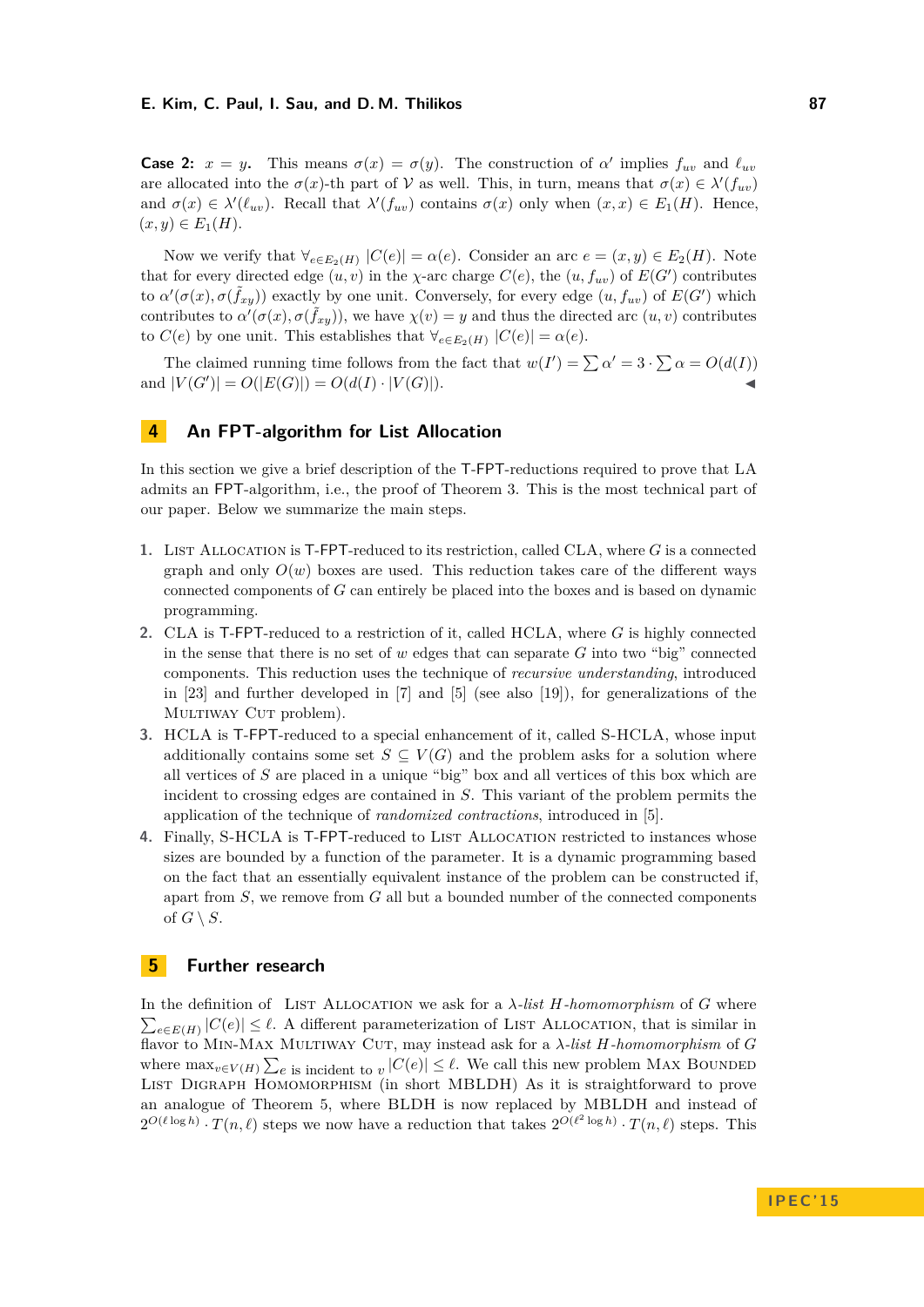implies that MBLDH, when parameterized by  $\ell$  and  $h$  admits an FPT-algorithm that runs  $\sin 2^{O(\ell^2 \cdot \max\{\log \ell, \log h\})} \cdot n^4 \cdot \log n$  steps.

A natural research direction is to improve the running time of our FPT-algorithms for Min-Max Multiway Cut and Bounded List Digraph Homomorphism. If we want to improve our running times using the techniques used in this paper it seems that we need to crucially improve upon the recursive understanding and randomized contractions technique.

**Acknowledgement.** We would like to thank the anonymous referees of an earlier version of this paper for their thorough remarks and suggestions that improved the presentation and some proofs of the paper.

#### **References**

- <span id="page-10-4"></span>**1** Nikhil Bansal, Uriel Feige, Robert Krauthgamer, Konstantin Makarychev, Viswanath Nagarajan, Joseph (Seffi) Naor, and Roy Schwartz. Min-max graph partitioning and small set expansion. In *Proc. of the 52nd Annual Symposium on Foundations of Computer Science (FOCS)*, pages 17–26. IEEE Computer Society, 2011.
- <span id="page-10-5"></span>**2** Ronald Brown, Ifor Morris, J. Shrimpton, and Christopher D. Wensley. Graphs of morphisms of graphs. *Electronic Journal of Combinatorics*, 15(1), 2008.
- <span id="page-10-1"></span>**3** Chandra Chekuri, Sudipto Guha, and Joseph Naor. The steiner *k*-cut problem. *SIAM Journal on Discrete Mathematics*, 20(1):261–271, 2006.
- <span id="page-10-2"></span>**4** Rajesh Chitnis, MohammadTaghi Hajiaghayi, and Dániel Marx. Fixed-parameter tractability of directed multiway cut parameterized by the size of the cutset. In *Proc. of the 23rd Annual ACM-SIAM Symposium on Discrete Algorithms (SODA)*, pages 1713–1725. SIAM, 2012.
- <span id="page-10-3"></span>**5** Rajesh Hemant Chitnis, Marek Cygan, MohammadTaghi Hajiaghayi, Marcin Pilipczuk, and Michal Pilipczuk. Designing FPT algorithms for cut problems using randomized contractions. In *Proc. of the 53rd Annual IEEE Symposium on Foundations of Computer Science (FOCS)*, pages 460–469. IEEE Computer Society, 2012.
- <span id="page-10-10"></span>**6** Rajesh Hemant Chitnis, László Egri, and Dániel Marx. List *H*-coloring a graph by removing few vertices. In *Proc. of the 21st Annual European Symposium on Algorithms (ESA)*, volume 8125 of *LNCS*, pages 313–324, 2013.
- <span id="page-10-11"></span>**7** Marek Cygan, Daniel Lokshtanov, Marcin Pilipczuk, MichałPilipczuk, and Saket Saurabh. Minimum bisection is fixed parameter tractable. In *Proceedings of the 46th Annual ACM Symposium on Theory of Computing (STOC)*, pages 323–332. ACM, 2014.
- <span id="page-10-0"></span>**8** E. Dahlhaus, D. S. Johnson, C. H. Papadimitriou, P. D. Seymour, and M. Yannakakis. The complexity of multiterminal cuts. *SIAM Journal on Computing*, (4):864–894, 1994.
- <span id="page-10-8"></span>**9** Josep Díaz, Maria Serna, and Dimitrios M. Thilikos. Efficient algorithms for counting parameterized list *H*-colorings. *Journal of Computer and System Sciences*, 74(5):919–937, 2008.
- <span id="page-10-7"></span>**10** Josep Díaz, Maria J. Serna, and Dimitrios M. Thilikos. (*H, C, K*)-coloring: Fast, easy, and hard cases. In *Proc. of the 26th International Symposium on Mathematical Foundations of Computer Science (MFCS)*, volume 2136 of *LNCS*, pages 304–315, 2001.
- <span id="page-10-9"></span>**11** Josep Díaz, Maria J. Serna, and Dimitrios M. Thilikos. Fixed parameter algorithms for counting and deciding bounded restrictive list h-colorings. In *Proc. of the 12th Annual European Symposium on Algorithms (ESA)*, volume 3221 of *LNCS*, pages 275–286, 2004.
- <span id="page-10-6"></span>**12** László Egri, Pavol Hell, Benoit Larose, and Arash Rafiey. Space complexity of list *H*colouring: a dichotomy. In *Proc. of the 25th Annual ACM-SIAM Symposium on Discrete Algorithms (SODA)*, pages 349–365. SIAM, 2014.